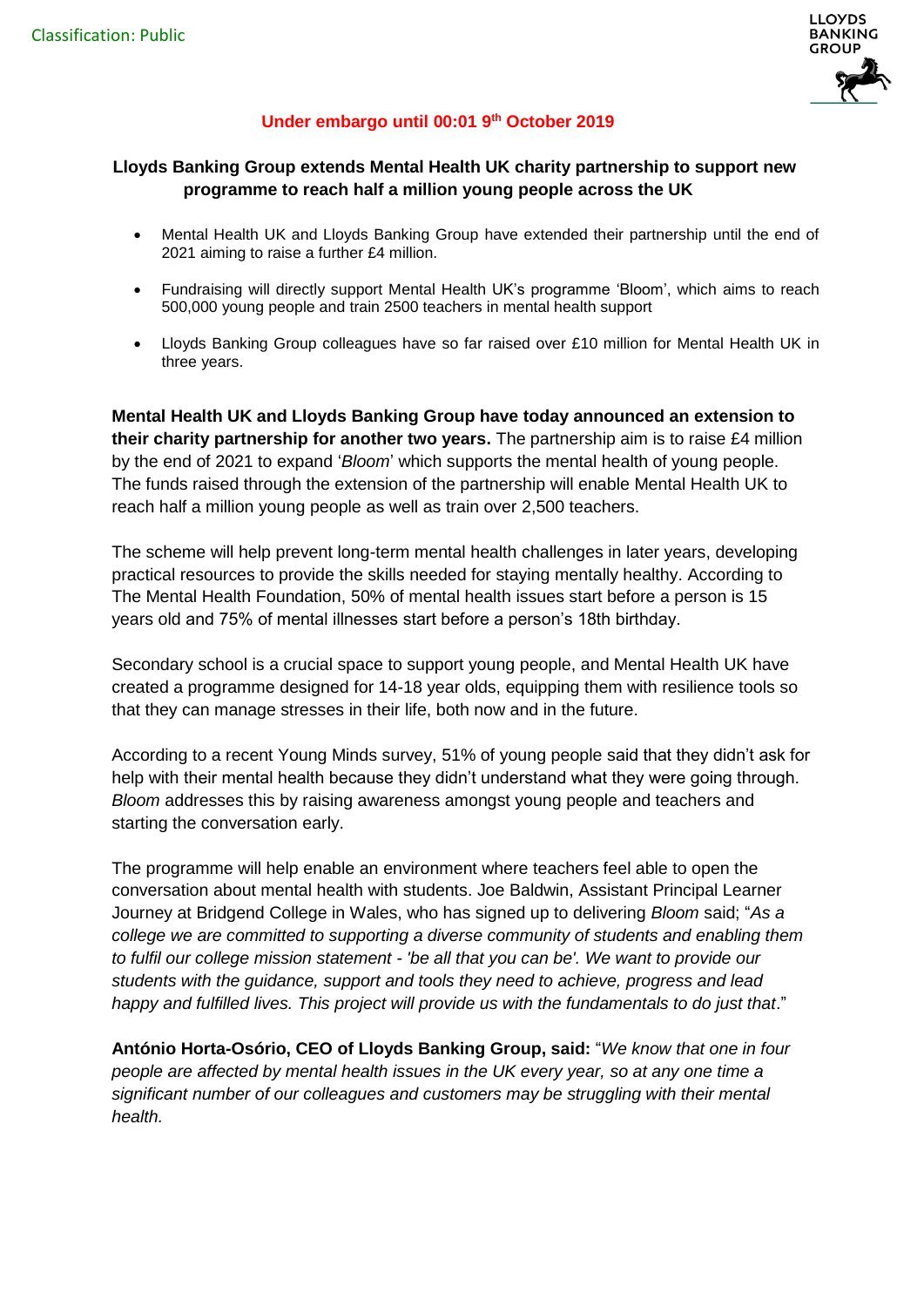

*"Our ambition is to shift mindsets to recognise that we all have mental health, just as we all have physical health, and with the right support we can help our colleagues and customers with mental health conditions to thrive.* 

*"We are proud of our charity partnership with Mental Health UK and we're delighted to announce that we're extending our Mental Health UK partnership for another two years to the end of 2021 in order to support young people's mental health right across the UK*."

**Brian Dow, Chief Executive of Mental Health UK, said**: "*Lloyds Banking Group colleagues have shown astonishing passion and energy from the moment our partnership started, and that drive has meant that the last three years have led to huge successes.* 

*"The next two years provide us with a unique opportunity to deliver further change together helping to prepare the next generation for future life with Bloom, our programme that supports young people to better manage their mental health.*

*"To achieve so much yet still have the desire to do more speaks volumes for the level of commitment everyone at Lloyds Banking Group has demonstrated and we are simply grateful beyond words*."

Lloyds Banking Group colleagues have raised over £10 million in three years for Mental Health UK. In 2018, Lloyds Banking Group colleagues voted overwhelmingly to support young people in mental health and colleague fundraising over the next two years will go entirely to '*Bloom*', with the aim that half a million young people will go through the programme and 2500 teachers will be trained to support them.

**-Ends-**

## **Notes to Editors:**

## **About Lloyds Banking Group.**

#### *Supporting our colleagues*:

To mark World Mental Health Day this year we are launching a new online tool for colleagues called Your Resilience – to help everyone at Lloyds Banking Group take a proactive approach to improving their resilience and overall wellbeing.

It's a free and completely confidential online portal developed by the Insight Network, a team of highly skilled psychologists and clinicians, to help colleagues maintain or improve their resilience and overall wellbeing.

At the start of 2018, we increased the amount of cover available to colleagues through Private Medical Benefit for mental health conditions, to be equal to the financial support available for physical conditions.

In May 2018 we launched a partnership with Headspace, a market leading meditation app to provide colleagues with access to mindfulness modules covering a range of topics from stress to self-esteem.